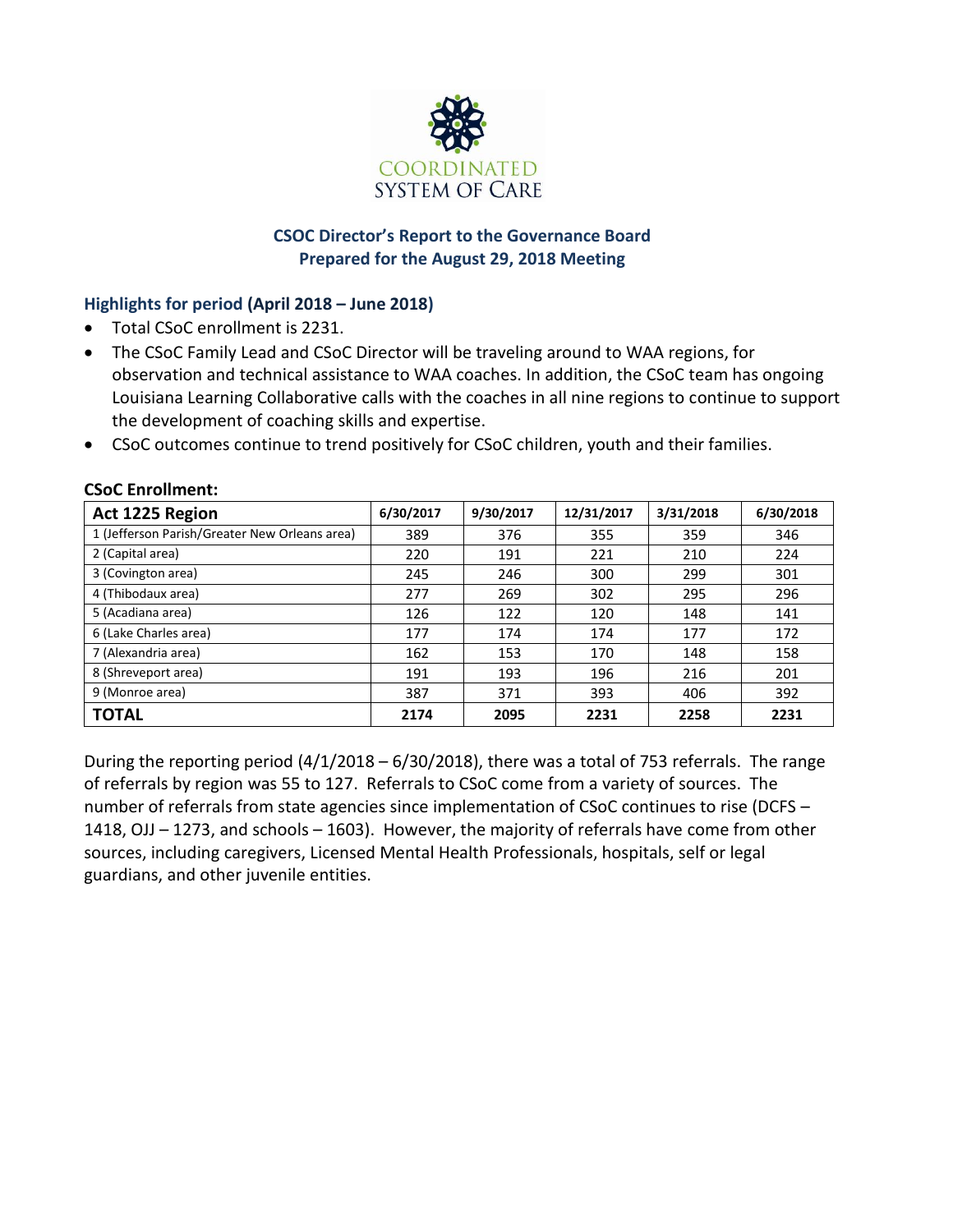# Referrals by Agency/Entity

**REFERRING SOURCE** 



| Caregiver                           | 3331   | 3506   | 175 |
|-------------------------------------|--------|--------|-----|
| Licensed Mental Health Professional | 2681   | 2853   | 172 |
| Other                               | 1967   | 2083   | 116 |
| DOE/School                          | 1534   | 1603   | 69  |
| Hospitals                           | 1392   | 1418   | 26  |
| <b>DCFS</b>                         | 1358   | 1418   | 60  |
| LLO                                 | 1221   | 1273   | 52  |
| Self or Legal Guardian              | 1039   | 1056   | 17  |
| <b>Other Juvenile Entities</b>      | 770    | 826    | 56  |
| OBH                                 | 133    | 138    | 5   |
| Primary Care Physician (PCP)        | 93     | 98     | 5   |
| Total                               | 15,519 | 16,272 | 753 |
|                                     |        |        |     |

4 CSoC 5GB August 2018

Magellan

Per request from Board members, the table below reflects referrals by region over the last four quarters. This table will continue to be included in the CSoC Director's Report.

| Act 1225 Region                               | 9/30/2017 | 12/31/2017 | 3/31/2018 | 6/30/2018 |
|-----------------------------------------------|-----------|------------|-----------|-----------|
| 1 (Jefferson Parish/Greater New Orleans area) | 65        | 53         | 75        | 73        |
| 2 (Capital area)                              | 63        | 96         | 83        | 94        |
| 3 (Covington area)                            | 107       | 115        | 113       | 127       |
| 4 (Thibodaux area)                            | 36        | 82         | 71        | 75        |
| 5 (Acadiana area)                             | 53        | 58         | 69        | 81        |
| 6 (Lake Charles area)                         | 50        | 53         | 71        | 61        |
| 7 (Alexandria area)                           | 51        | 50         | 74        | 55        |
| 8 (Shreveport area)                           | 88        | 94         | 99        | 96        |
| 9 (Monroe area)                               | 108       | 91         | 87        | 91        |
| <b>TOTAL</b>                                  | 624       | 692        | 742       | 753       |

#### **CSoC Referrals by Quarter**

The majority of children/youth enrolled in CSoC are male (1,336 or 62%). African-American is the predominant race of these young people, representing 1,204 (56%). The age groups with the highest enrollment are 10-15 years old (1,217 or 56%).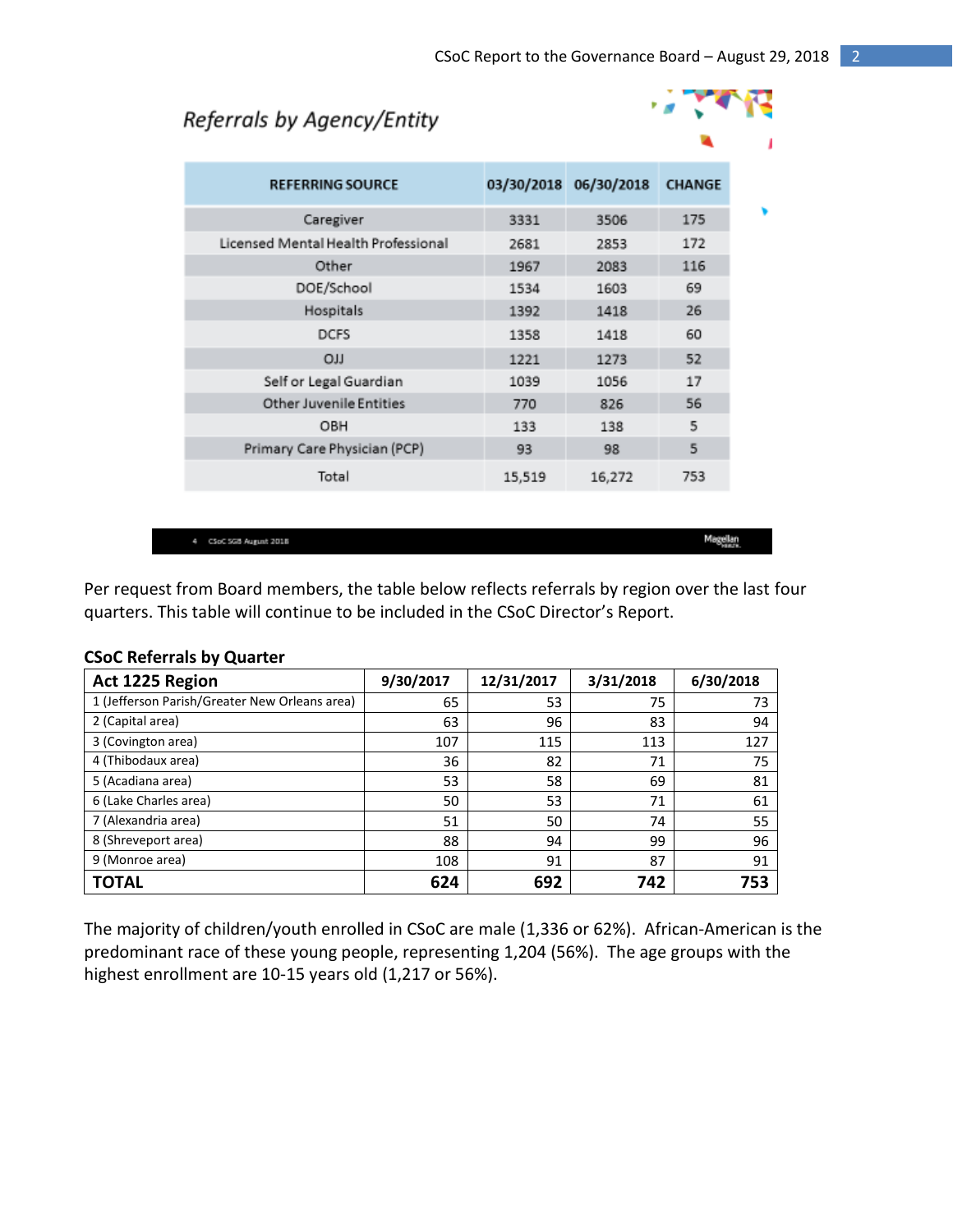# **Wraparound Agency (WAA) Community Outreach and Coordination of Service Providers:**

In this past quarter, the following Wraparound Agencies have participated in several community and resource events in order to build partnerships with the local and regional community agencies and stakeholders. These efforts serve to expand the understanding of system of care values, promote stronger working relationships and explore additional resources and supports for CSoC youth and families. Below are some examples of the functions that they have attended.

# **Region 1 New Orleans Area: National Child and Family Services:**

- Community Liaison attended the annual New Orleans Behavioral Health Council Forum in July. Members of the council include ReNew Therapeutic School Programs, Metropolitan Human Services District, local school administrators, University Medical Center, Orleans Parish Courts, New Orleans Health Department, and more. WAA Executive Director attended or will attend the following meetings put on by the Behavioral Health Council:
	- o The Criminal Justice Workgroup meeting at New Orleans City Hall,
	- $\circ$  The Education Subgroup Panel Discussion with speakers and attendees from multiple agencies, schools, and community organizations, and
	- o The Care Navigation workgroup meeting at University Medical Center.
- Attended or will attend multiple back to school events around the Region, including:
	- o The NORDC Back to School Event at Behrman Rec Center,
	- o The Xavier University Back 2 School Event sponsored by Shell,
	- o The Stop the Violence Back to School event,
	- $\circ$  The Back to school event for youth with Autism and other Disabilities sponsored by Healthy Blue and We Rock the Spectrum Gym, and
	- o The NORDC Back to School event at the Lyons Rec Center.
- Met with social workers from the Audrey Hepburn Care Center and Child Advocacy Center at Children's Hospital, where they handle forensic interviews and examinations for cases where children are involved. Presented CSoC at their multi-team meeting with representatives from Children's Hospital, New Orleans Police Department, Child Protective Service, and other staff at the Child Advocacy Center, among other agencies.
- Coordinate with the Plaquemines Parish CARE Center regarding their Multi-Agency Meetings each month along with coordination of referrals to our agency. The multidisciplinary team includes representatives from the Sheriff's Office, LA DCFS, Juvenile Justice, CASA, the CARE Center, the school board, and our agency.

## **Region 2 Baton Rouge Area: National Child and Family Services:**

- Participation in National Institute of Justice School Safety Grant Pilots
	- $\circ$  Since November 2017, WAA has been participating in implementation discussions with Tara and Glen Oaks High Schools. The grant is intended to implement a school responder model for at-risk kids in these two schools in East Baton Rouge Parish. The WAA Executive Director has participated in several phone calls and meetings to educate the schools about what CSoC/Wraparound is and who is appropriate for this program.
- Attended the Department of Juvenile Services/Office of Juvenile Justice Education.
- Attends regularly scheduled mandatory conferences at DJS to educate families about CSoC/Wraparound.
- Attends court hearings to talk to families about Wraparound and CSoC.
- Presented to OJJ on 8/20/18.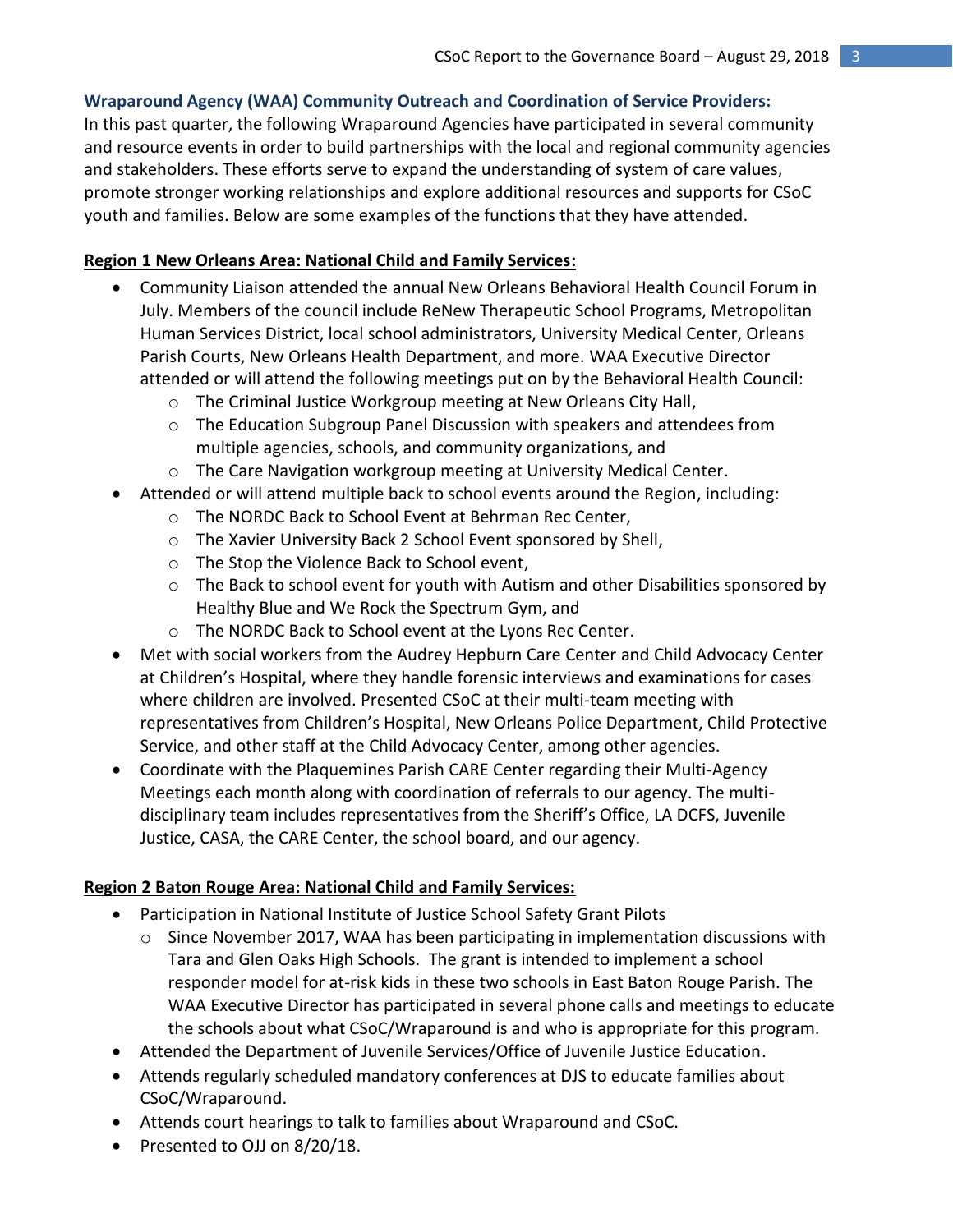- Participated in the "Community in the Park" event in Gardere area.
- Partnering with Gardere Initiative and various community partners to hold a community event for families.

#### **Region 5 Lafayette Area: Eckerd Connects:**

Attended and represented CSoC at the following events:

- The 'school bash' events.
- The Social Service Area Networking Meetings.
- The Lafayette Parish and St Landry Parish's Child and Youth Planning Board meetings.
- The "Listening" session with Healthy Blue.
- The St Landry Parish "Think Tank" meeting, where the objective is to help the Parish create a connection between the citizens and the area resources.
- The Resource Fairs in the communities.
- Participated in area FINS meetings.
- Collaborated with Evangeline Parish Juvenile Court.

#### **Region 7 Alexandria Area: Eckerd Connects:**

Attended and represented CSoC at the following events:

- The Winn Parish DARE Fair.
- The Rotary Club Meeting.
- The Alexandria Chamber of Commerce Meet and Greet.
- The Professional Women's Group Meeting.
- The LaSalle Fan Drive.
- The Catahoula Foodapalooza.
- The Winn Parish Back to School Bash.
- The Mobile Rec Tour event in the park for youth during the summer.
- The Healthy Blue Back to School Bash.
- The Annual Meeting and Legislative Session Wrap-up.
- The Community Baby Shower.

#### **Family Support Organization update:**

Behavioral Services of Louisiana continues to grow its staff in order to serve the full complement of CSoC youth and parents requesting parent and youth support services. Currently, the organization has 118 staff in these roles (up from 75 last quarter), located across the state. Currently, 736 CSoC participants are receiving service (up from 555 last quarter). Of those participants receiving services, 72% receive parent support and 47% receive youth support. All regions have staff capacity to provide service to new referrals, the rates of which are expected to continue increasing in upcoming months. Eight regional FSO leaders recently completed the "classroom" sessions of trainthe-trainer for the two OBH-designed trainings that are required for all FSO staff. In the coming quarter, the CSoC Family Lead will conduct observations of those trained, in order to ensure their preparedness to present the information to new FSO staff members. This will increase the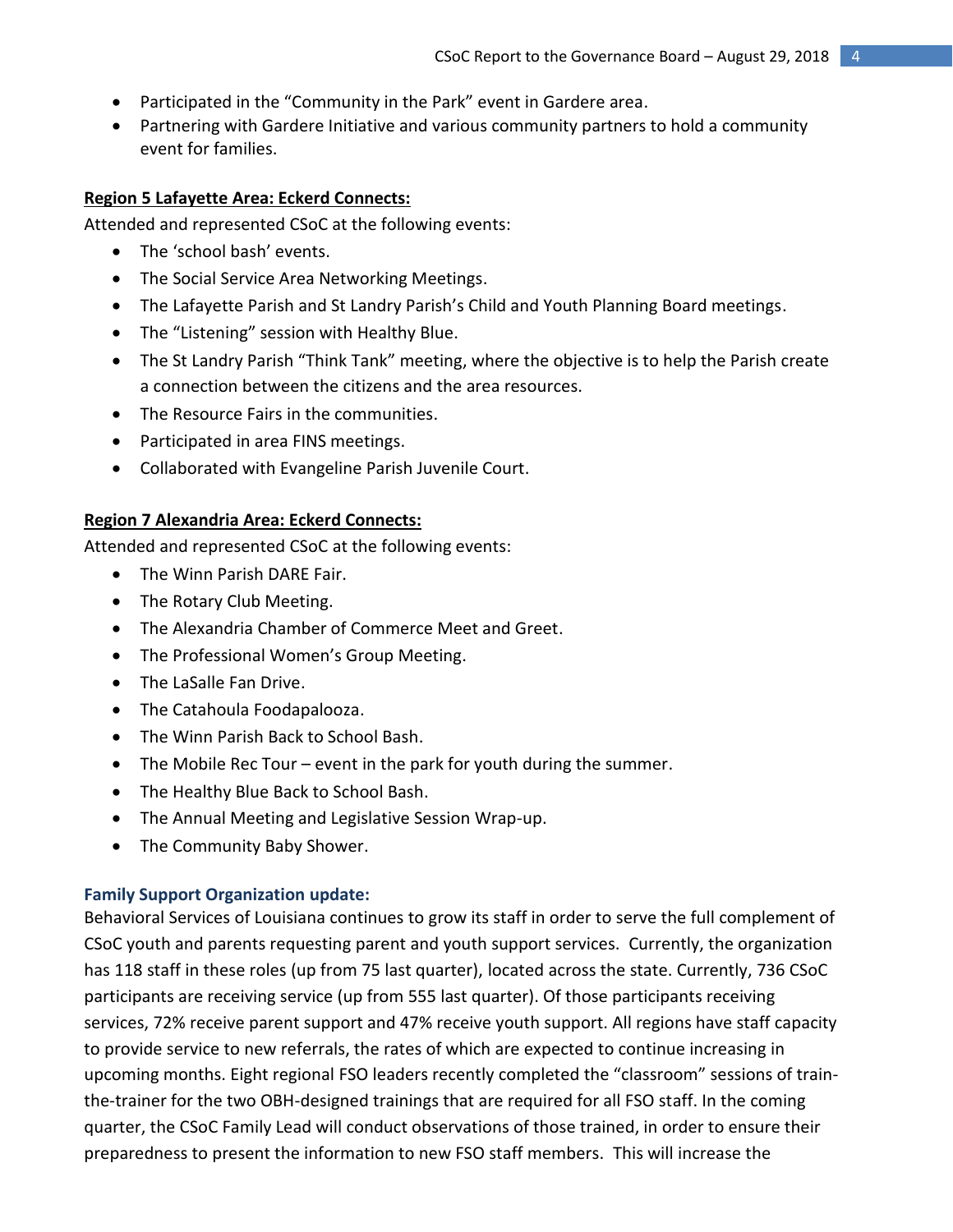organization's ability to train new staff members in every region, saving travel expenses, and economizing time, helping staff serve families quicker.

#### **Statewide Coordinating Council**

The CSoC Director and Family Lead had an initial meeting with FSO Leadership to discuss design and implementation of the Family and Youth Advisory Boards. The FSO is beginning the process with some assessment and exploration of potential structure and content that will make the experience meaningful for families and youth across the regions. Follow-up discussions are planned in order to solidify a timeline and plan for beginning to build these important groups across the State.

#### **CSoC Finance and Audit Committee:**

This committee meets on an 'as needed' basis and has not met during this quarter. An updated CSoC MOU has been circulated to all of the CSoC state agency partners. Once this has been approved, the CSoC team will assist on getting this signed by all parties.

#### **CSoC Quality Assurance (QA) Committee:**

Committee Chair, Cindy Guitrau, will report to the Board during today's meeting.

#### **Provider Network:**

#### **Short-term Respite**

There are 21 STR providers this quarter.

## **Independent Living Skills Building**

There are 134 ILSB providers throughout the regions.

## **Trends in Children/Youth Outcomes Data:**

#### **Inpatient Psychiatric and Emergency Room Utilization**

Source: Medicaid Claims: Calendar Year 2018, Quarter 2

Utilization of inpatient psychiatric hospitalization for CSoC youth who were enrolled in CSoC for more than 90 days. Review includes use of inpatient psychiatric hospitalization 90 days **before enrollment i**n CSoC and 90 days **post-discharge** from CSoC.

- Data reveals an **82.8% decrease** in the **use of inpatient psychiatric hospitalization in the 90 days post-discharge from CSoC.**
- Data also reveals a **78.0% decrease in the use of the emergency room for behavioral health diagnosis for the same population.**

## **CSoC Children Inpatient Psychiatric Utilization**

Source: Magellan

- Percent of CSoC members (under 22) who were served in a psychiatric hospital during the quarter: 126 or 4.60%
- Average length of stay for CSoC members (under 22) in psychiatric hospitalization: 8.18 days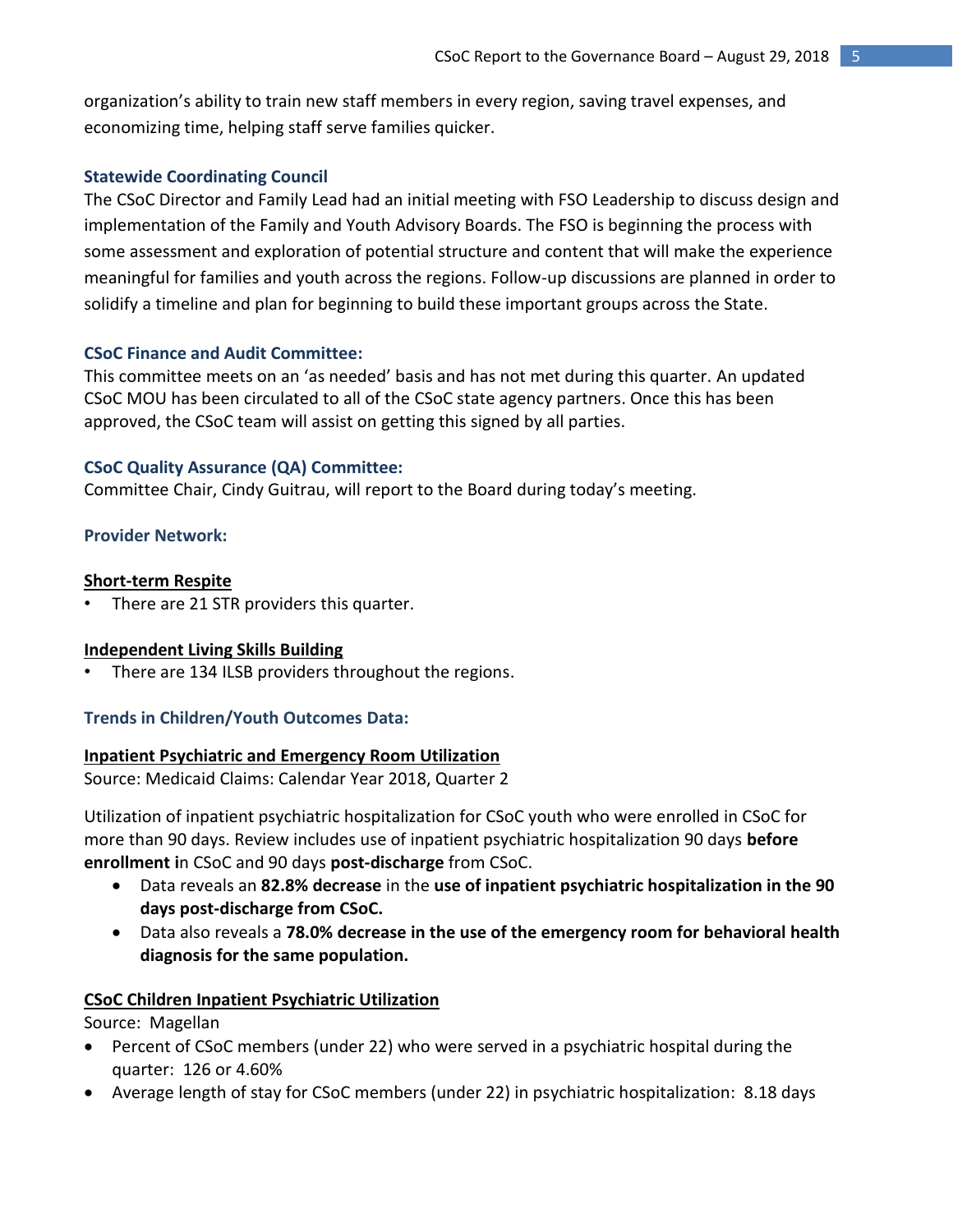

| <b>TYPE OF</b><br><b>SETTING</b>     | <b>MEMBER COUNT:</b><br>all members who<br>spent any days in<br>restrictive settings<br>(levels shown<br>below) | <b>NUMBER OF CHILDREN</b><br>UNDER AGE 22 ENROLLED<br>WITH MCO DURING<br><b>REPORTING PERIOD</b> | <b>PERCENT</b> | <b>ALOS</b> |
|--------------------------------------|-----------------------------------------------------------------------------------------------------------------|--------------------------------------------------------------------------------------------------|----------------|-------------|
| Inpatient<br>Psychiatric<br>Hospital | 126                                                                                                             | 2,739                                                                                            | 4.60%          | 8.18        |

CSoC Children Inpatient Psychiatric Utilization

| r | <b>CRACK</b> | <b>AREA DISTURBANCE</b> | e 20 |
|---|--------------|-------------------------|------|

Magellan

#### **CANS Outcomes Data**

#### Source: Magellan

Outcomes Findings: An analysis of the global CANS scores beginning at initial intake and then at discharge for 505 youth with valid data of the 529 youth discharged during the quarter showed:

- A mean score decrease of 16.09 points
- 72.28% of youth showed improved clinical functioning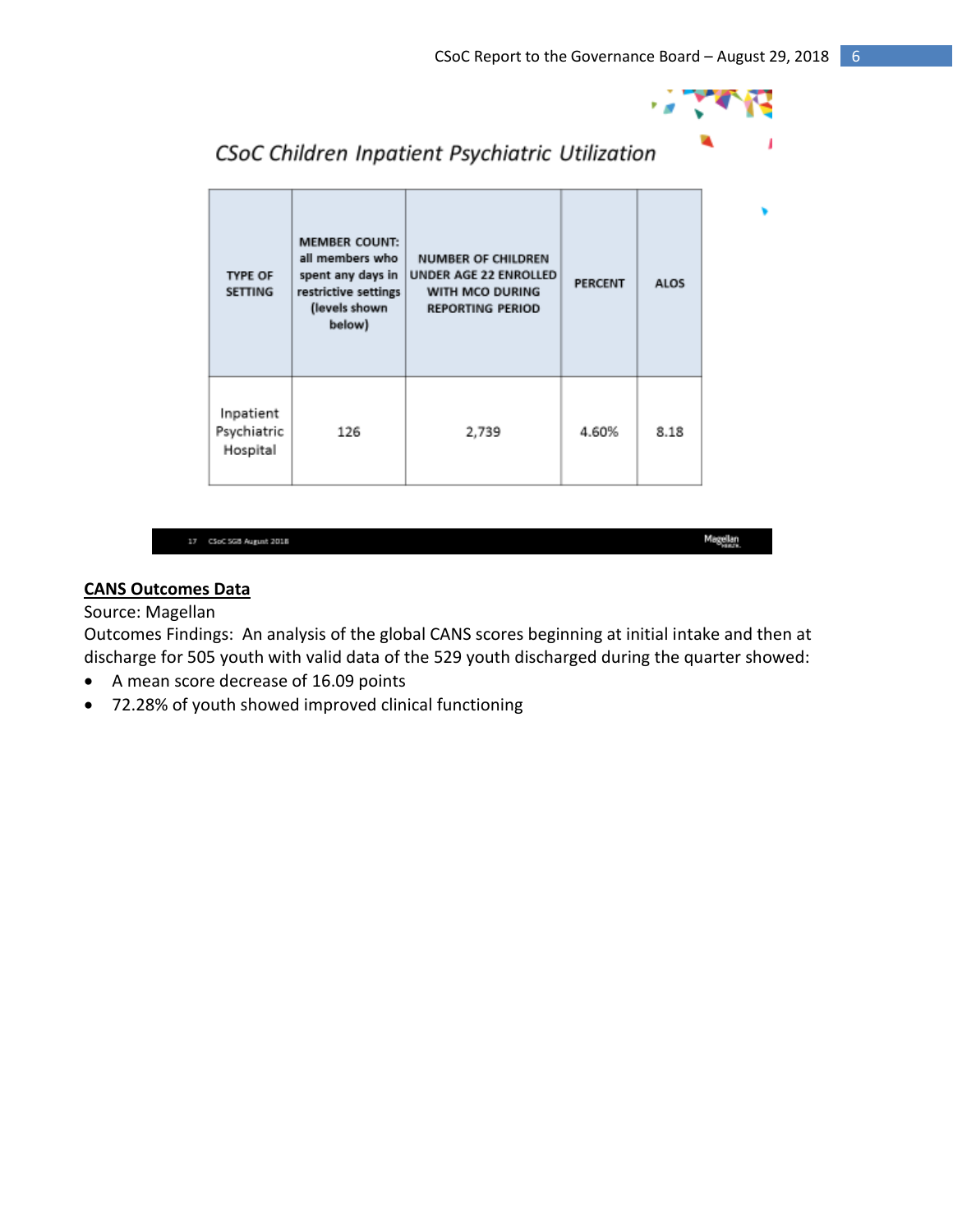

Child and Adolescent Needs and Strengths (CANS) **Outcomes: Clinical Functioning** 

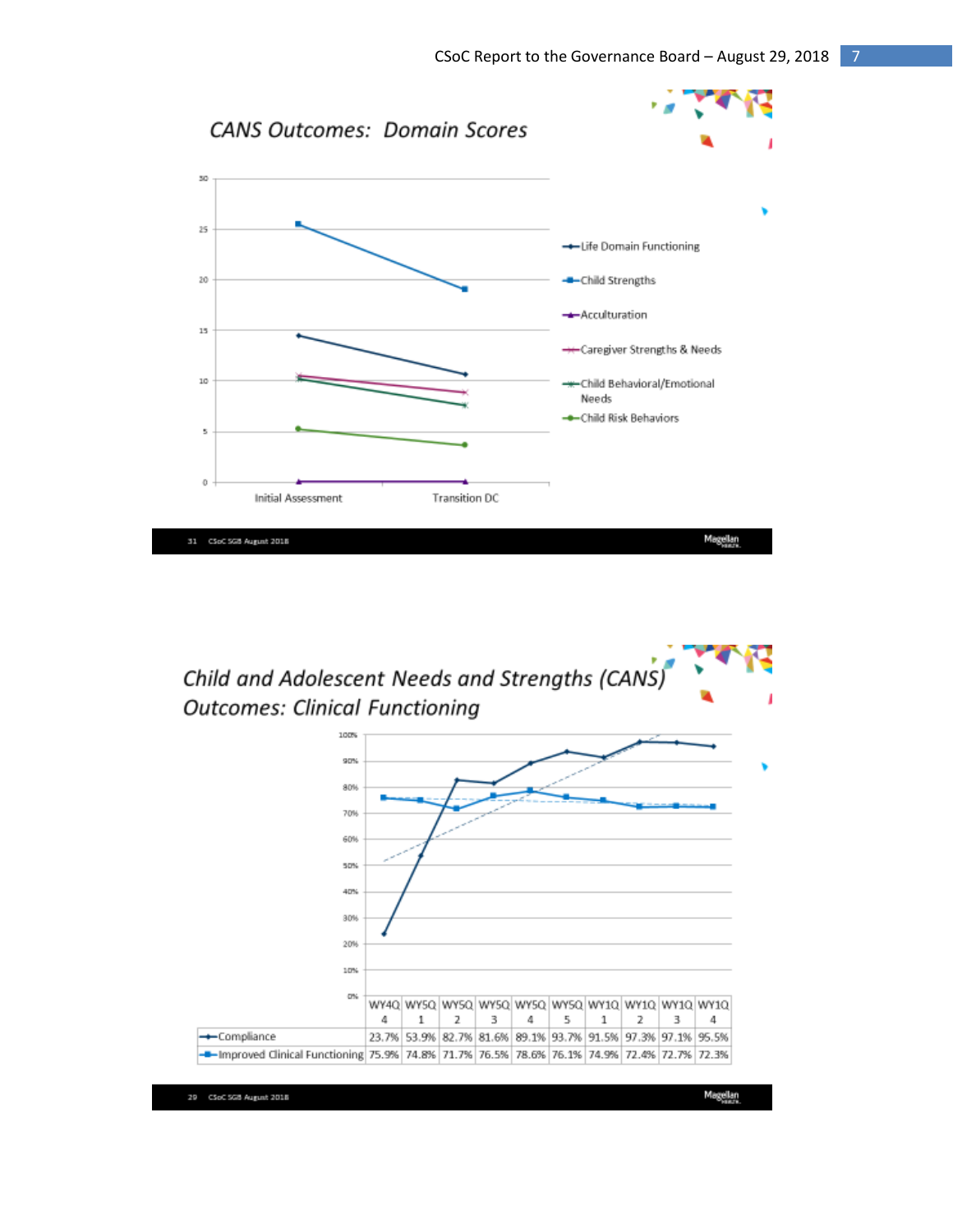# **School Outcomes**

Source: Magellan

The CANS school module, which evaluates school functioning, is regularly applied when children and youth initially enroll in CSoC, then every 180 days after enrollment and at discharge. This offers a more consistent and objective picture of a youth's school functioning over time. The following results were documented:

- 66.32% showed improved school functioning
- 62.96% showed improved school behavior

# **Youth with an IEP**

Source: Magellan

 A review of the enrollment for this time period indicates that approximately 34.36% of the children/youth enrolled in CSoC had a current IEP meaning that they are receiving special education services in the school system.

## **Home and Community Based Services**

Source: Magellan

 The use of Home and Community-Based Services remained lower than past reporting periods due to termination of the previous Family Support Organization (FSO) from the Magellan provider network. Service utilization is higher than during the last reporting period as the new FSO continues to serve more CSoC members statewide. The utilization of services is expected to continue to trend upward going forward.

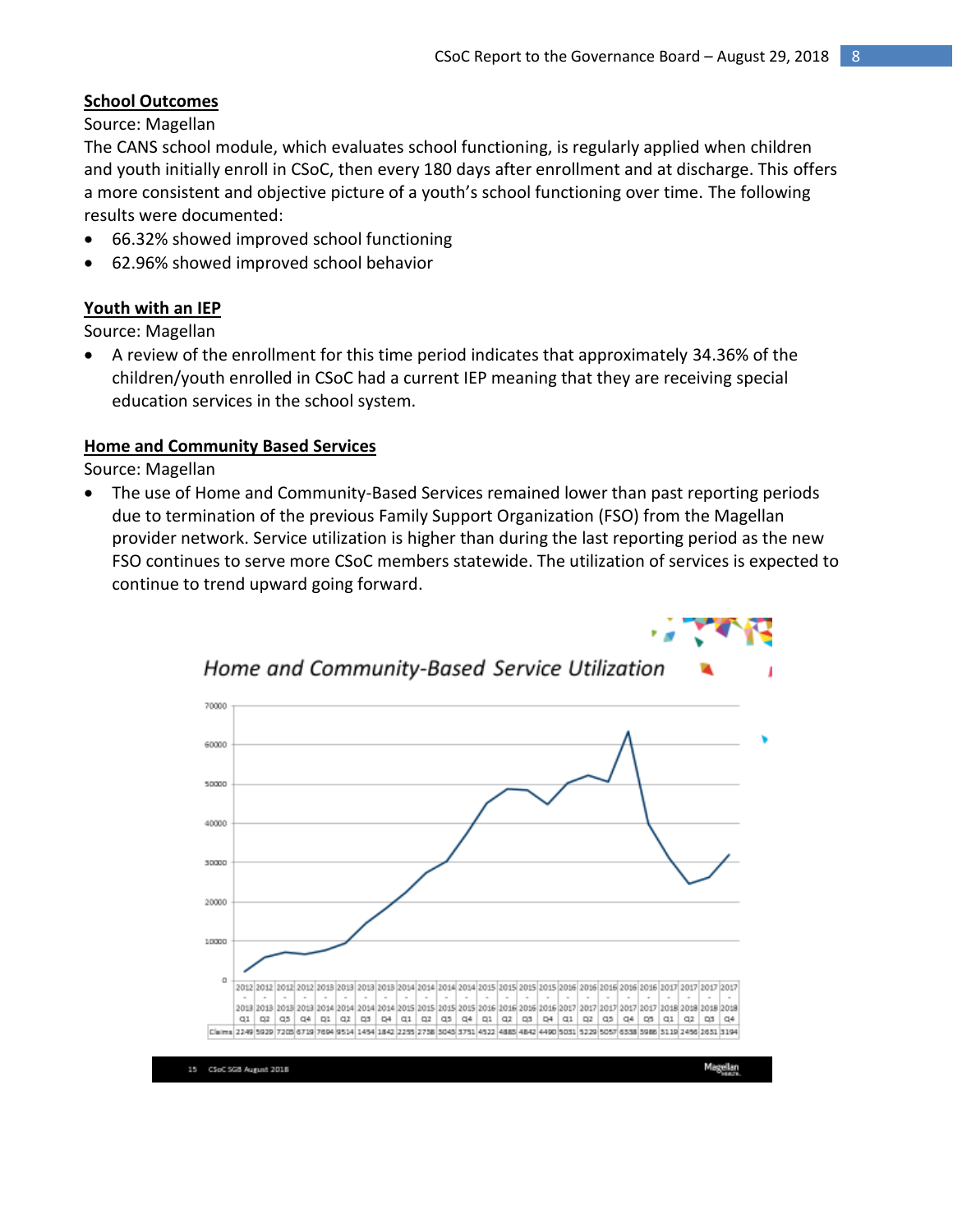#### **Living Situation at Discharge from CSoC**

Source: Magellan

 Percent of youth whose living situation at discharge from CSoC is a home and community based setting: 93.0%



Central Goal of CSoC is to ensure high risk children remain in the Home and Community: This quarter 93.0% of children were discharged into a HCBS.

| 25 | CSoC 5GB August 2018 | Magellan<br><b>STATE</b> |
|----|----------------------|--------------------------|
|    |                      |                          |

#### **Utilization of Natural/Informal Supports**

Source: Magellan

 Percent of CSoC members who have at least one natural/informal support on their child and family team: 89.0%